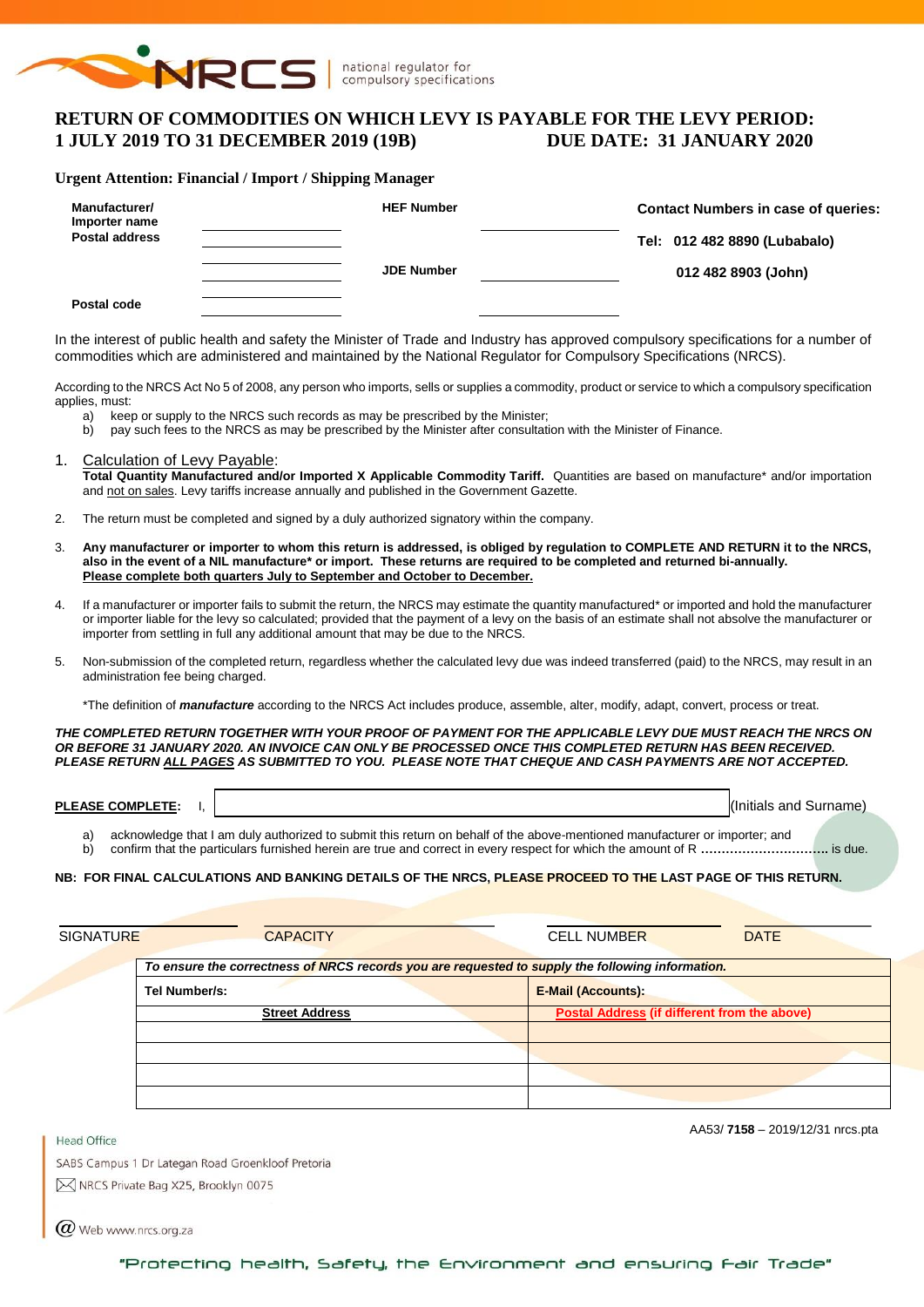### **LIGHTERS FOR CIGARETTES, CIGARS AND PIPES**

| Code | Description of commodity                                            | <b>Quantity</b><br>Manufactured<br><b>July to Sept</b> | Ouantity<br>Imported<br><b>July to Sept</b> | Ouantity<br>Manufactured<br>Oct to Dec | Ouantity<br>Imported<br>Oct to Dec | Total | Unit            | <b>Tariff</b> | Levy payable |
|------|---------------------------------------------------------------------|--------------------------------------------------------|---------------------------------------------|----------------------------------------|------------------------------------|-------|-----------------|---------------|--------------|
| 4510 | (VC 8076)<br>Disposable lighters (for cigarettes, cigars and pipes) |                                                        |                                             |                                        |                                    |       | 100<br>Lighters | R 3,74        |              |
| 4511 | (VC 8076)<br>Refillable lighters (for cigarettes, cigars and pipes) |                                                        |                                             |                                        |                                    |       | 100<br>Lighters | R 3,74        |              |

### **FOOTWEAR**

| Code | Description of commodity            | <b>Ouantity</b><br>Manufactured<br><b>July to Sept</b> | Ouantity<br>Imported<br><b>July to Sept</b> | <b>Quantity</b><br>Manufactured<br>Oct to Dec | <b>Ouantity</b><br>Imported<br>Oct to Dec | <b>Total</b> | Unit   | <b>Tariff</b> | Levy payable |
|------|-------------------------------------|--------------------------------------------------------|---------------------------------------------|-----------------------------------------------|-------------------------------------------|--------------|--------|---------------|--------------|
| 4600 | (VC 9002)<br><b>Safety Footwear</b> |                                                        |                                             |                                               |                                           |              | 1 Pair | R 0.38        |              |

#### **BIOLOGICAL SAFETY CABINETS**

| Code | Description of commodity                                             | Juantity<br>Manufactured<br><b>July to Sept</b> | Ouantity<br>Imported<br><b>July to Sept</b> | Ouantity<br>Manufactured<br>Oct to Dec | <b>Quantity</b><br>Imported<br>Oct to Dec | <b>Total</b> | Unit | <b>Tariff</b> | Levy payable |  |
|------|----------------------------------------------------------------------|-------------------------------------------------|---------------------------------------------|----------------------------------------|-------------------------------------------|--------------|------|---------------|--------------|--|
| 5310 | (VC 8041)<br>Microbiological safety cabinets (Classes I, II and III) |                                                 |                                             |                                        |                                           |              | Item | R 5 549.21    |              |  |

### **COAL / PARAFFIN-BURNING APPLIANCES**

| Code | Description of commodity                              | Quantity            | Ouantity     | Quantity     | Quantity   |              |      |          |              |  |
|------|-------------------------------------------------------|---------------------|--------------|--------------|------------|--------------|------|----------|--------------|--|
|      |                                                       | Manufactured        | Imported     | Manufactured | Imported   | <b>Total</b> | Unit | Tariff   | Levy payable |  |
|      |                                                       | <b>July to Sept</b> | July to Sept | Oct to Dec   | Oct to Dec |              |      |          |              |  |
| 8110 | (VC 8034)<br>Coal-burning stoves and heaters          |                     |              |              |            |              | Item | R 177.80 |              |  |
|      |                                                       |                     |              |              |            |              |      |          |              |  |
| 8120 | (VC 9089)<br>Non-pressure paraffin stoves and heaters |                     |              |              |            |              | Item | R 3,25   |              |  |
|      |                                                       |                     |              |              |            |              |      |          |              |  |
| 8130 | Pressurized paraffin fuelled appliances<br>(VC 9093)  |                     |              |              |            |              | Item | R 3,25   |              |  |
|      |                                                       |                     |              |              |            |              |      |          |              |  |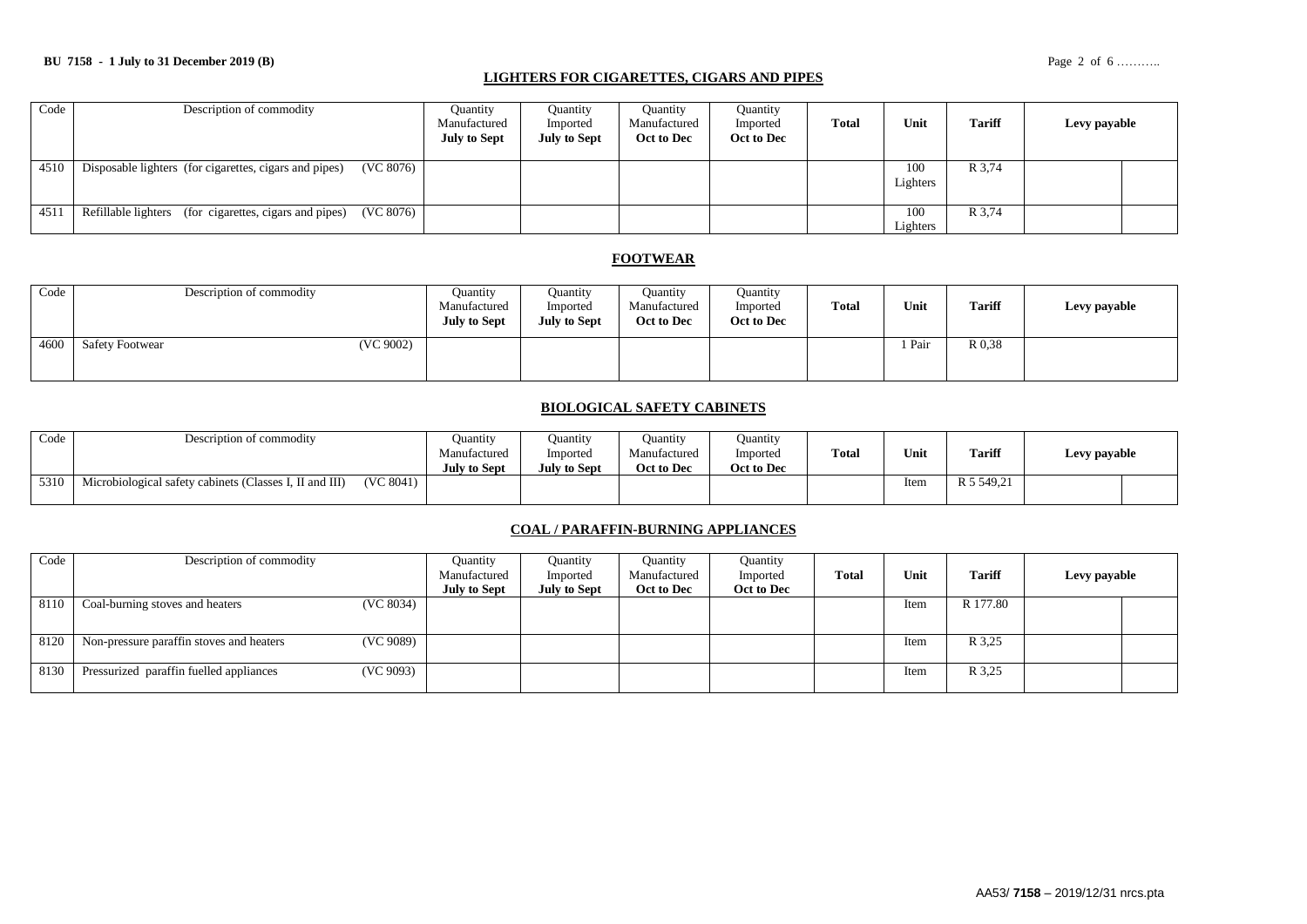#### **FIRE-ARMS**

| Code | Description of commodity                                              | Quantity<br>Manufactured | Quantity<br>Imported | Quantity<br>Manufactured | Quantity<br>Imported | <b>Total</b> | Unit | <b>Tariff</b> | Levy payable |
|------|-----------------------------------------------------------------------|--------------------------|----------------------|--------------------------|----------------------|--------------|------|---------------|--------------|
|      |                                                                       | <b>July to Sept</b>      | <b>July to Sept</b>  | Oct to Dec               | Oct to Dec           |              |      |               |              |
| 8310 | .22 Rim fire arms<br>(VC 8028)                                        |                          |                      |                          |                      |              | Item | R 14,09       |              |
| 8311 | (VC 8028)<br>Revolvers                                                |                          |                      |                          |                      |              | Item | R 21,34       |              |
| 8312 | Centre fire rifles and pistols<br>(VC 8028)                           |                          |                      |                          |                      |              | Item | R 21,34       |              |
| 8313 | Double-barrel shotguns<br>(VC 8028)                                   |                          |                      |                          |                      |              | Item | R 21,34       |              |
| 8314 | Single-barrel shotguns<br>(VC 8028)                                   |                          |                      |                          |                      |              | Item | R 18,16       |              |
| 8315 | All types of replacement barrels<br>(VC 8028)                         |                          |                      |                          |                      |              | Item | R 14,09       |              |
| 8316 | Modified rim- and center fire rifles, revolvers and pistols (VC 8028) |                          |                      |                          |                      |              | Item | R 27,73       |              |
| 8317 | Modified double-barrel shotguns<br>(VC 8028)                          |                          |                      |                          |                      |              | Item | R 27,73       |              |
| 8318 | Modified single-barrel shotguns<br>(VC 8028)                          |                          |                      |                          |                      |              | Item | R 25,61       |              |

### **TIMBER**

| Code | Description of commodity                 | Ouantity<br>Manufactured<br><b>July to Sept</b> | Ouantity<br>Imported<br><b>July to Sept</b> | Ouantity<br>Manufactured<br>Oct to Dec | <b>Quantity</b><br>Imported<br>Oct to Dec | <b>Total</b> | Unit | <b>Tariff</b>            | Levy payable |
|------|------------------------------------------|-------------------------------------------------|---------------------------------------------|----------------------------------------|-------------------------------------------|--------------|------|--------------------------|--------------|
| 4710 | (VC 9092)<br>Preservative Treated Timber |                                                 |                                             |                                        |                                           |              | m,   | $\mathbf{D}$ 1<br>R 1,40 |              |

### **CEMENT**

| Code | Description of commodity | Ouantity<br>Manufactured<br><b>July to Sept</b> | Ouantity<br>Imported<br><b>July to Sept</b> | Ouantity<br>Manufactured<br>Oct to Dec | Ouantity<br>Imported<br>Oct to Dec | <b>Total</b> | Unit                 | <b>Tariff</b> | Levy payable |  |
|------|--------------------------|-------------------------------------------------|---------------------------------------------|----------------------------------------|------------------------------------|--------------|----------------------|---------------|--------------|--|
| 8400 | (VC 9085)<br>Cement      |                                                 |                                             |                                        |                                    |              | Per<br>Metric<br>Ton | R 0.23        |              |  |

### **DISINFECTANTS & DETERGENTS**

### **NB: QUANTITY TO BE ROUNDED OFF TO THE NEXT FULL UNIT!!**

| Code | Description of commodities                |           | Ouantity<br>Manufactured<br><b>July to Sept</b> | Ouantity<br>Imported<br><b>July to Sept</b> | <b>Quantity</b><br>Manufactured<br>Oct to Dec | Ouantity<br>Imported<br>Oct to Dec | Total | Unit                       | <b>Tariff</b> | Levy payable |  |
|------|-------------------------------------------|-----------|-------------------------------------------------|---------------------------------------------|-----------------------------------------------|------------------------------------|-------|----------------------------|---------------|--------------|--|
| 8700 | Disinfectants and Detergent-disinfectants | (VC 8054) |                                                 |                                             |                                               |                                    |       | 100<br>liters or<br>100 kg | R 7,68        |              |  |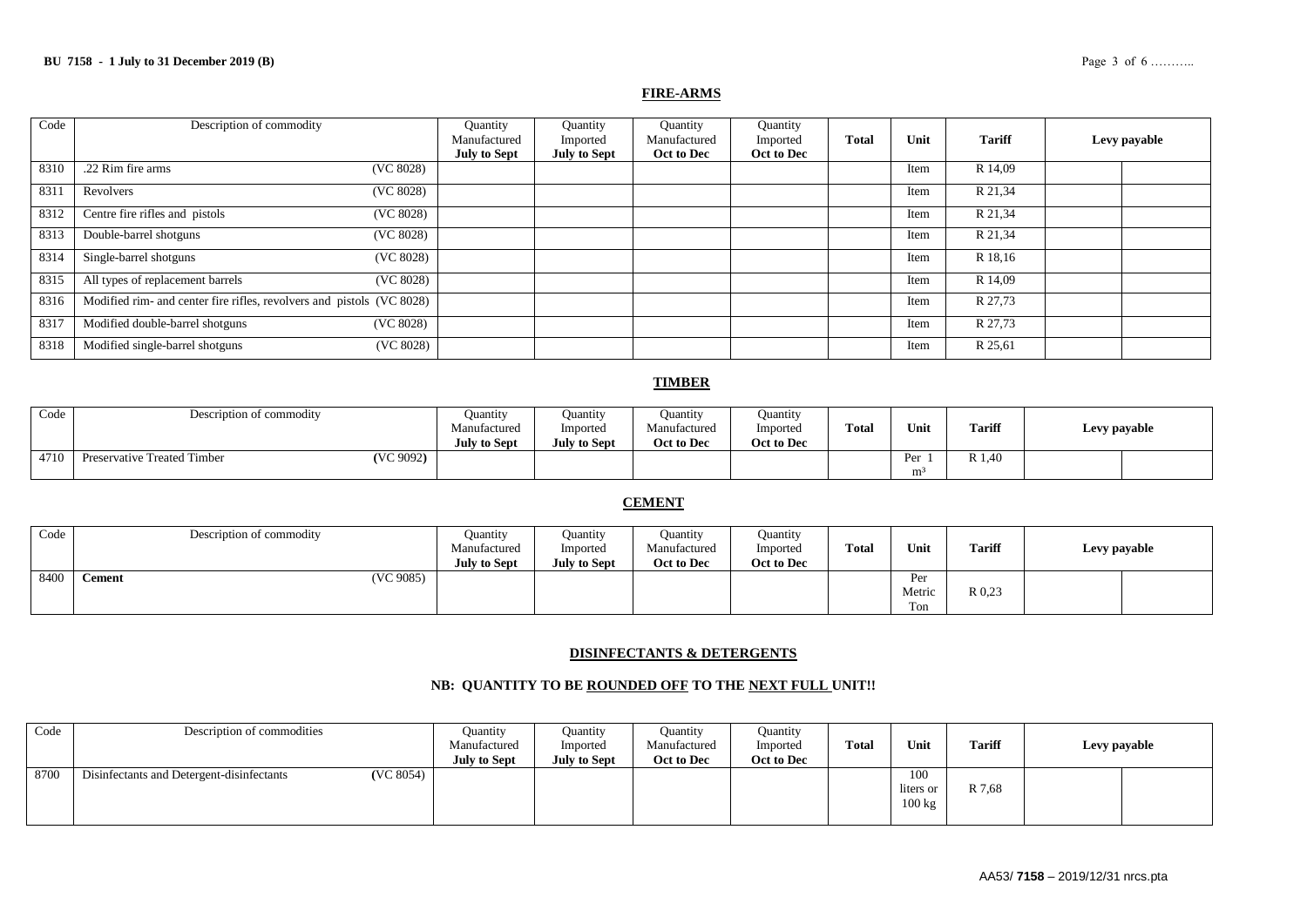### **PERSONAL PROTECTIVE EQUIPMENT**

| Code  | Description of commodities                                                                                                                                       | Quantity                            | Quantity                        | Quantity                   | Quantity               |              |      |               |              |
|-------|------------------------------------------------------------------------------------------------------------------------------------------------------------------|-------------------------------------|---------------------------------|----------------------------|------------------------|--------------|------|---------------|--------------|
|       |                                                                                                                                                                  | Manufactured<br><b>July to Sept</b> | Imported<br><b>July to Sept</b> | Manufactured<br>Oct to Dec | Imported<br>Oct to Dec | <b>Total</b> | Unit | <b>Tariff</b> | Levy payable |
| 8280  | Gas filters and combined filters<br>(SANS 54387)<br>(VC 8072)                                                                                                    |                                     |                                 |                            |                        |              | Item | R 0.42        |              |
| 82802 | Filters for connection by means of breathing hoses to face pieces<br>(SANS 275)<br>(VC 8072)                                                                     |                                     |                                 |                            |                        |              | Item | R 0,42        |              |
| 8281  | Full-face masks<br>(SANS 50136)<br>(VC 8072)                                                                                                                     |                                     |                                 |                            |                        |              | Item | R 13,21       |              |
| 8282  | (VC 8072)<br>Half masks and quarter masks<br>(SANS 50140)                                                                                                        |                                     |                                 |                            |                        |              | Item | R 1,56        |              |
| 8283  | Filtering half masks to protect against particles<br>(SANS 50149)<br>(VC 8072)                                                                                   |                                     |                                 |                            |                        |              | Item | R 0.15        |              |
| 82830 | Valve filtering half masks to protect against gases or gases and<br>(SANS 50405)<br>particles<br>(VC 8032)                                                       |                                     |                                 |                            |                        |              | Item | R 8,51        |              |
| 8284  | Half mask without inhalation valves and with separable filters to<br>protect against gases or gases and particles or particles only<br>(SANS 51287)<br>(VC 8072) |                                     |                                 |                            |                        |              | Item | R1,56         |              |
| 8285  | Particle filters<br>(SANS 50143)<br>(VC 8072)                                                                                                                    |                                     |                                 |                            |                        |              | Item | R 0,33        |              |
| 8290  | Powered filtering devices incorporating a helmet or a hood<br>(SANS 12941)<br>(VC 8072)                                                                          |                                     |                                 |                            |                        |              | Item | R 138,11      |              |
| 82900 | Power assisted filtering devices incorporating full face masks,<br>(SANS 12942)<br>half masks or quarter masks<br>(VC 8072)                                      |                                     |                                 |                            |                        |              | Item | R 138,11      |              |
| 8291  | Compressed air line breathing apparatus for use with demand<br>valve for use with a full face mask (SANS 54593-1) (VC 8072)                                      |                                     |                                 |                            |                        |              | Item | R 87,25       |              |
| 82910 | Continuous flow compressed air line breathing apparatus<br>(SANS 54594) (VC 8072)                                                                                |                                     |                                 |                            |                        |              | Item | R 87,25       |              |
| 82912 | Compressed air line breathing apparatus with demand valve for<br>use with a half mask at positive pressure<br>(SANS 54593-2) (VC 8072)                           |                                     |                                 |                            |                        |              | Item | R 87,25       |              |
| 8292  | Fresh air hose breathing apparatus for use with full face mask,<br>half mask or mouthpiece assembly (SANS 50138) (VC 8072)                                       |                                     |                                 |                            |                        |              | Item | R 87,25       |              |
| 82920 | Powered fresh air hose breathing apparatus incorporating a hood<br>(SANS 50269)<br>(VC 8072)                                                                     |                                     |                                 |                            |                        |              | Item | R 87,25       |              |
| 8293  | Self-contained closed-circuit breathing apparatus of the<br>compressed oxygen or compressed oxygen-nitrogen type<br>(SANS 50145)<br>(VC 8072)                    |                                     |                                 |                            |                        |              | Item | R 1 300,76    |              |
| 8294  | Self-contained open-circuit compressed air breathing apparatus<br>(VC 8072)<br>(SANS 50137)                                                                      |                                     |                                 |                            |                        |              | Item | R 190,66      |              |
| 8295  | Self-contained closed-circuit breathing apparatus for escape<br>(SANS 53794)<br>(VC 8072)<br>apparatus                                                           |                                     |                                 |                            |                        |              | Item | R 170,10      |              |
| 82951 | Self-contained open-circuit compressed air breathing apparatus<br>with full face mask or mouthpiece assembly for escape<br>(VC 8032)<br>(SANS 50402)             |                                     |                                 |                            |                        |              | Item | R 261,66      |              |
| 82952 | Filtering devices with hood for self-rescue from fire<br>(SANS 50403)<br>(VC 8032)                                                                               |                                     |                                 |                            |                        |              | Item | R 35,53       |              |
| 82953 | Filter self-rescuers for protection against carbon monoxide<br>(SANS 50404)<br>(VC 8032)                                                                         |                                     |                                 |                            |                        |              | Item | R 17,76       |              |
| 82955 | Compressed air escape apparatus with a hood<br>(SANS 51146)<br>(VC 8032)                                                                                         |                                     |                                 |                            |                        |              | Item | R 222,62      |              |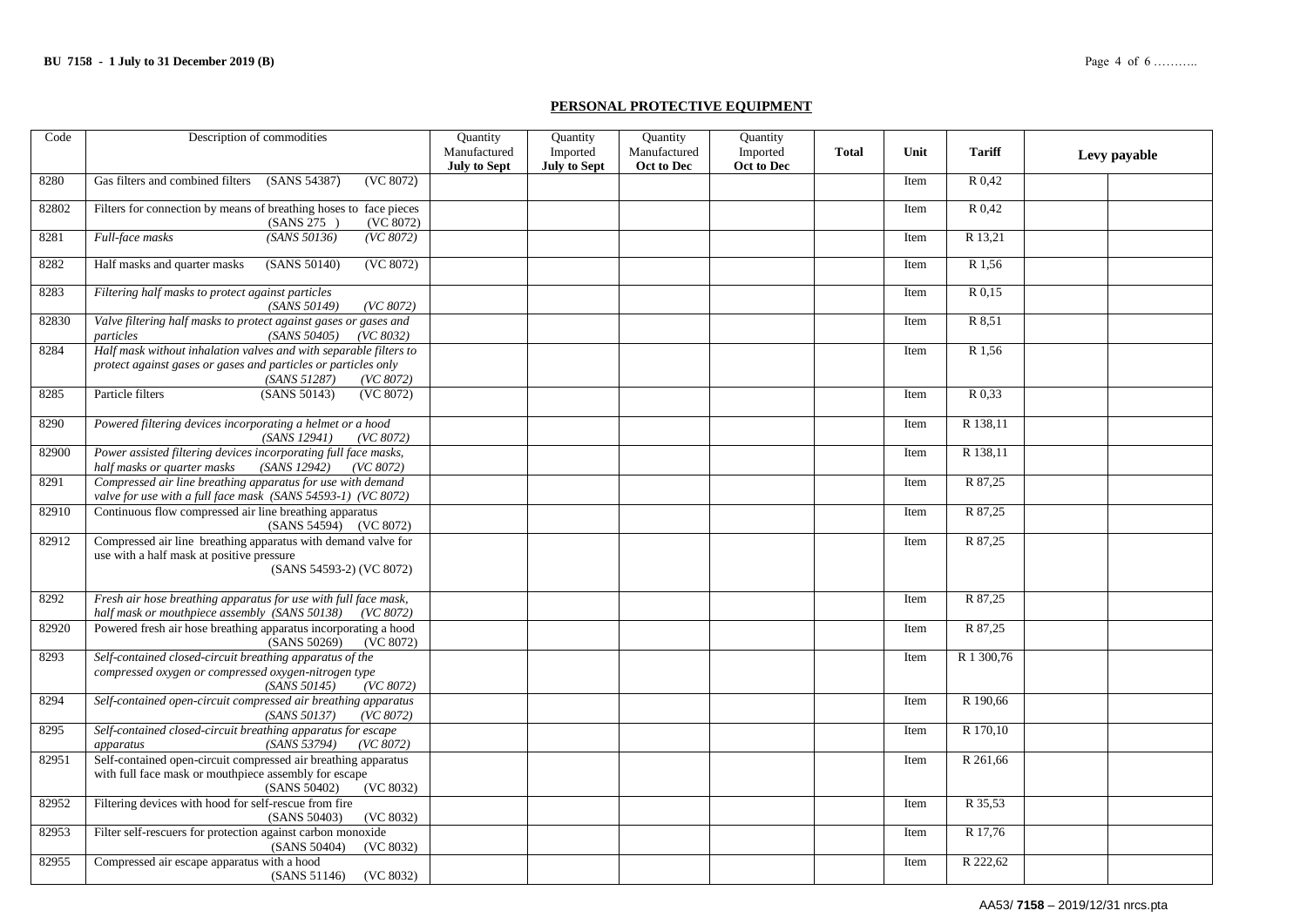### **SWIMMING AIDS / LIFE JACKETS**

| Code  | Description of commodities                                                                 | Quantity<br>Manufactured<br><b>July to Sept</b> | Quantity<br>Imported<br><b>July to Sept</b> | Quantity<br>Manufactured<br>Oct to Dec | Quantity<br>Imported<br>Oct to Dec | <b>Total</b> | Unit | <b>Tariff</b> | Levy payable |
|-------|--------------------------------------------------------------------------------------------|-------------------------------------------------|---------------------------------------------|----------------------------------------|------------------------------------|--------------|------|---------------|--------------|
| 4310  | Swimming aids that are carried or worn on the body<br>(SANS 53138-1) (VC 8032)             |                                                 |                                             |                                        |                                    |              | Item | R 0.30        |              |
| 4312  | (SANS 53138-3) (VC 8032)<br>Swim seats                                                     |                                                 |                                             |                                        |                                    |              | Item | R 0.71        |              |
| 4314  | Buoyancy aids (level 50)<br>(SANS 12402-5) (VC 8032)                                       |                                                 |                                             |                                        |                                    |              | Item | R 8.56        |              |
| 4315  | Special purpose buoyancy aids<br>(SANS 12402-6) (VC 8032)                                  |                                                 |                                             |                                        |                                    |              | Item | R 8.56        |              |
| 4313  | Lifejackets for inland / close to shore conditions (level 100)<br>(SANS 12402-4) (VC 8032) |                                                 |                                             |                                        |                                    |              | Item | R 17,12       |              |
| 43131 | Lifejackets for offshore conditions (level 150)<br>$(SANS 12402-3)$ $(VC 8032)$            |                                                 |                                             |                                        |                                    |              | Item | R 17,12       |              |
| 43132 | Lifejackets for extreme offshore conditions (level 275)<br>(VC 8032)<br>$(SANS 12402-2)$   |                                                 |                                             |                                        |                                    |              | Item | R 17,12       |              |
| 43133 | Lifejackets for seagoing ships<br>(VC 8032)<br>$(SANS 12402-1)$                            |                                                 |                                             |                                        |                                    |              | Item | R 17,12       |              |
| 43134 | Special Purpose lifejackets<br>(VC 8032)<br>$(SANS 12402-6)$                               |                                                 |                                             |                                        |                                    |              | Item | R 17,12       |              |

### **SAFETY GLASS / GLAZING MATERIALS**

| Code | Description of commodities                                  | Ouantity<br>Manufactured<br><b>July to Sept</b> | Ouantity<br>Imported<br><b>July to Sept</b> | <b>Quantity</b><br>Manufactured<br>Oct to Dec | Ouantity<br>Imported<br>Oct to Dec | <b>Total</b> | Unit                | <b>Tariff</b> | Levy payable |
|------|-------------------------------------------------------------|-------------------------------------------------|---------------------------------------------|-----------------------------------------------|------------------------------------|--------------|---------------------|---------------|--------------|
| 4400 | (VC 9003)<br>Safety glass and other safety glazing material |                                                 |                                             |                                               |                                    |              | Per $1 \text{ m}^2$ | R 0,24        |              |